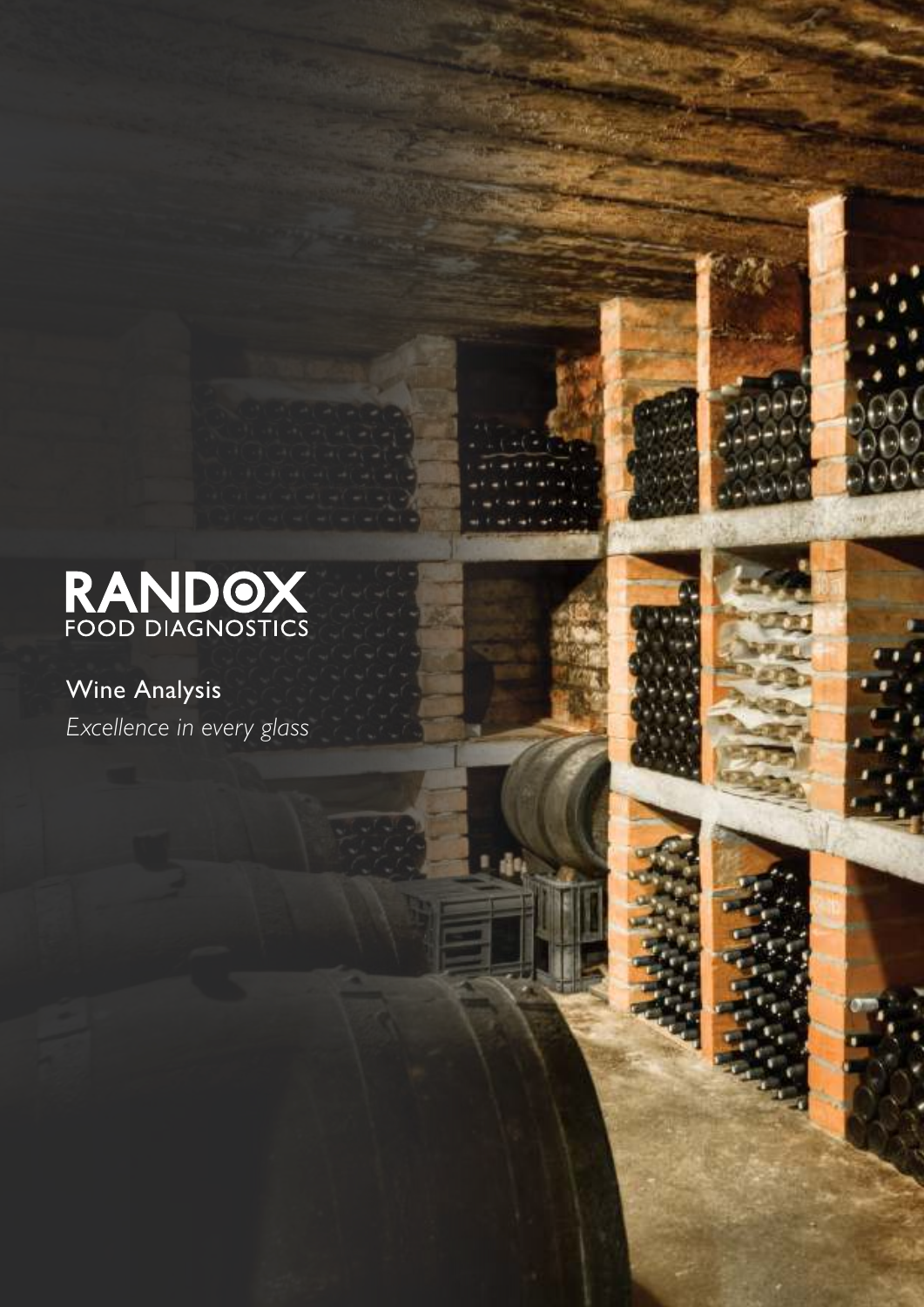

Randox Food Diagnostics is a global supplier of diagnostic products for wineries and wine laboratories. Over 30 years' experience in reagent development has supported the production of accurate analysers and reagents, which assist winemakers in the production of the highest quality wines.

Randox Food's comprehensive range of colorimetric and enzymatic kits provide accurate and reliable testing solutions to ensure quality in every glass. With a dedicated research and development team, Randox Food strive to support the needs of the global wine industry.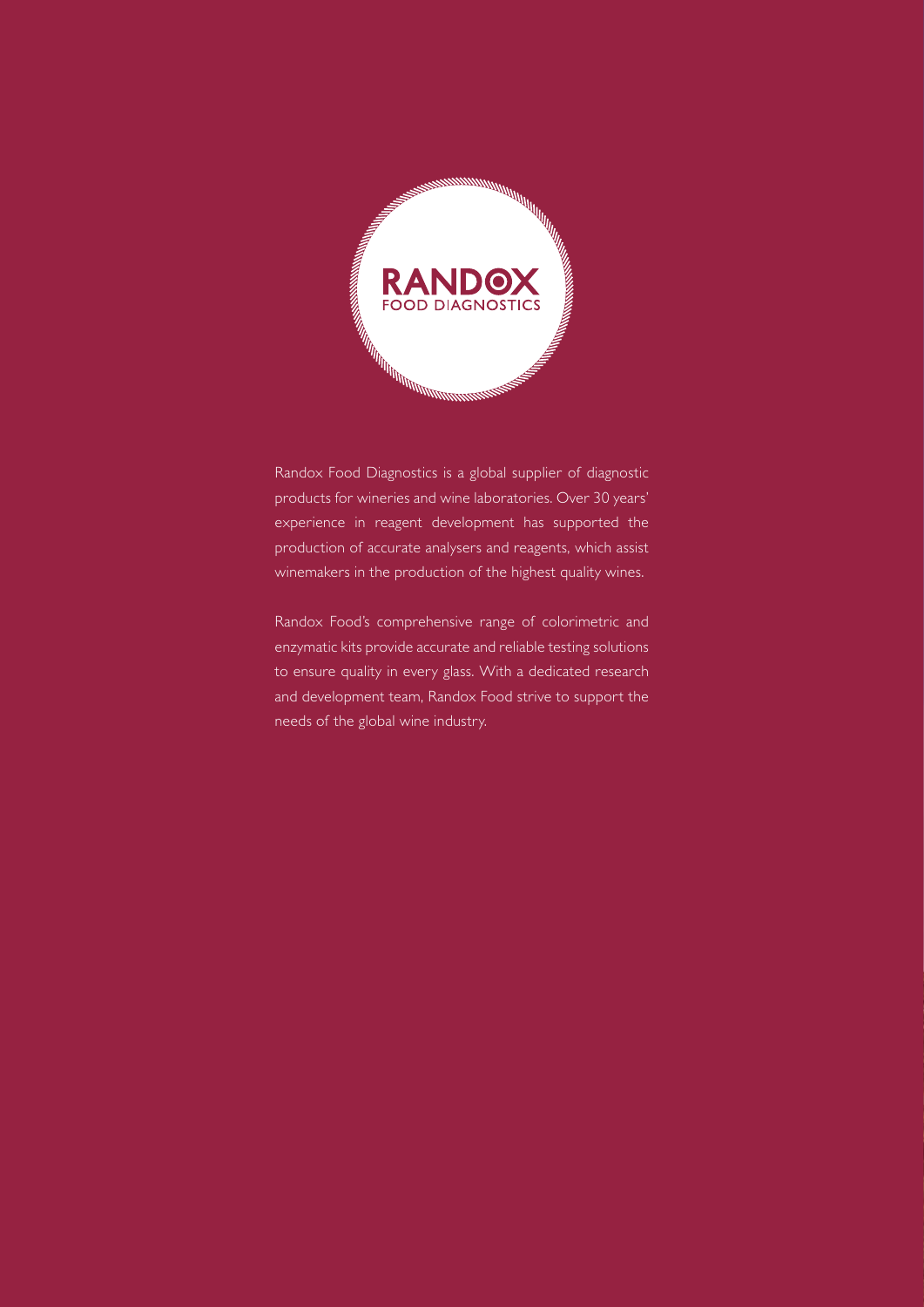### Why test?

Analytical chemistry is an essential part of the winemaking process, ensuring not only the safety of the final product, but also the quality. Understanding the fundamental aspects of grape and wine production has become increasingly important in winemaking, helping to closely monitor the process and create the best quality wines.

Randox Food Diagnostics offer a wide range of reagents across multiple applications for manual, semi-automated and automated analysers, helping winemakers accurately assess their wines at all stages of production. Randox Food Food means winemakers can measure the acidity, sugars, sulphites and metals, as well as levels of potassium, glycerol excellence in every glass.

**ANTONIAN AND ALLE**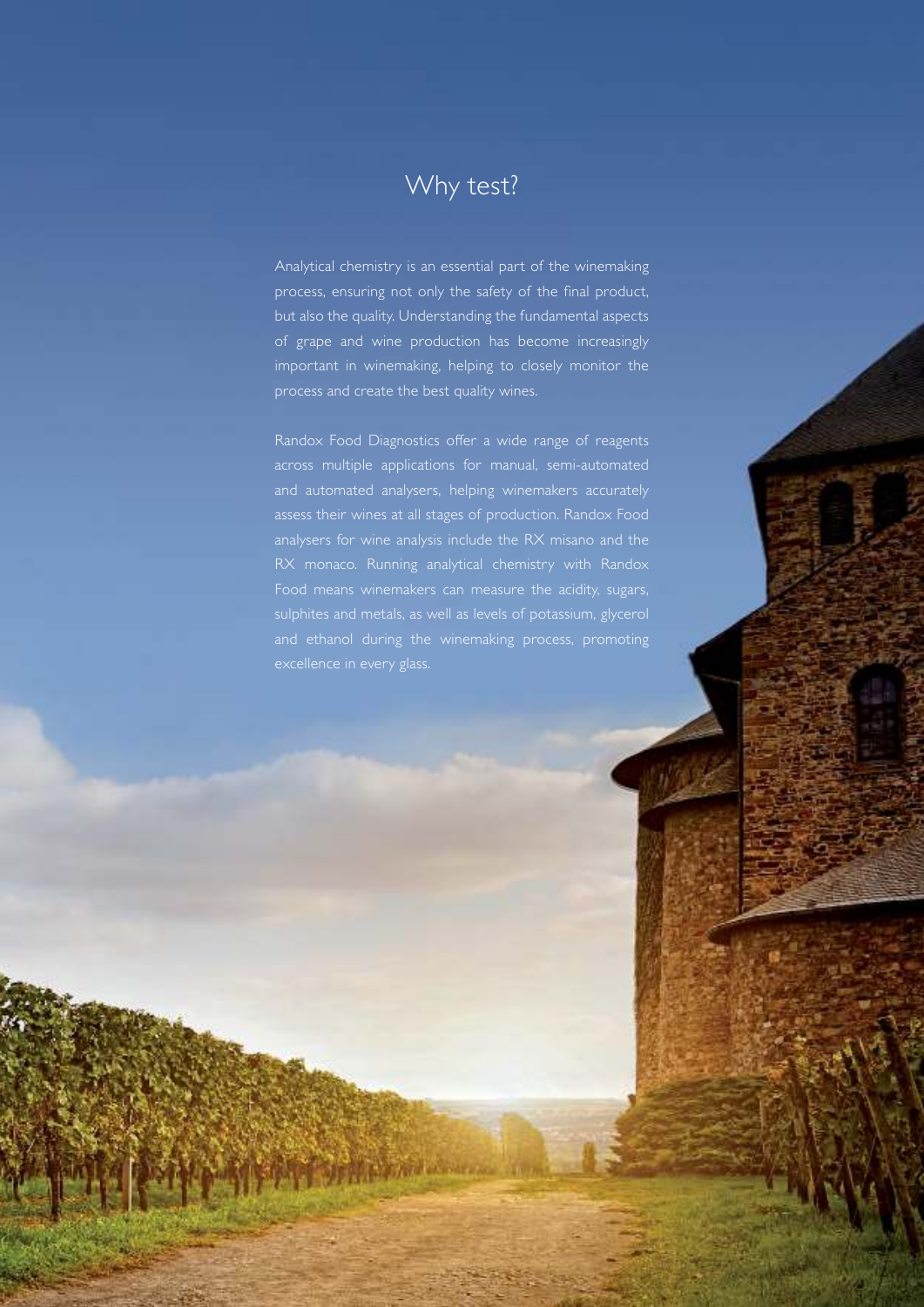### RX misano

The RX misano brings the most modern analysis technology to wineries and wine laboratories worldwide. Available with a choice of two detection systems (280nm and halogen), users are offered an extensive testing range with wavelengths between 280nm and 700nm.

Accuracy combined with the flexibility of increased wavelengths, open channels and the ability to favourite and upload new parameters via USB, means the RX misano is the most versatile and easy to use wine analyser on the market. With a new smart monitoring system, the RX misano automatically detects potential analysis problems and reports them to the user. Using the latest technology, the RX misano gives winemakers accurate, trusted results throughout the winemaking process.

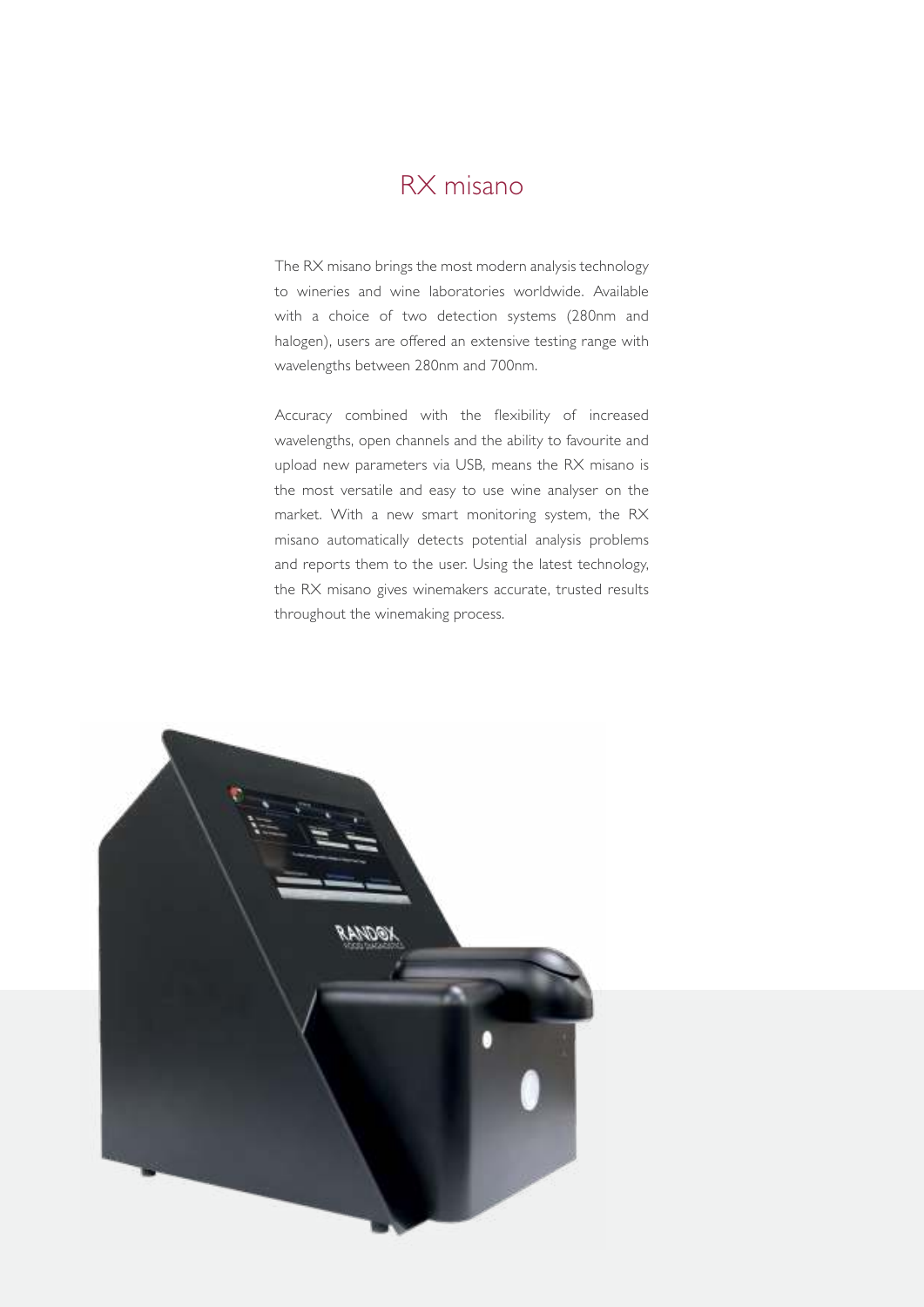# Specifications

### Physical dimensions

| Height | 305mm                      |
|--------|----------------------------|
| Depth  | 330mm                      |
| Width  | 235mm                      |
| Weight | 6.5kg                      |
| Screen | 7" Capacitive touch screen |

### Performance characteristics

| Analyser accreditations | CE. CULUS                                                                                                 |
|-------------------------|-----------------------------------------------------------------------------------------------------------|
| Calibration principal   | K-Factor, linear, point to point, spline, log-logit                                                       |
| Data management         | Storage of up to 1000 results which are exportable via USB                                                |
| Detection principal     | 2 detection system options<br>Halogen only - 340,420, 520, 546, 578, 600, 620, 660 & 700nm<br>LED - 280nm |
| Light source            | Halogen tungsten lamp and 280nm LED (optional)                                                            |
|                         |                                                                                                           |

### Catalogue number

| RX misano analyser                                  | RX6015   |
|-----------------------------------------------------|----------|
| <b>RX misano analyser</b> (with optional printer)   | RX6016   |
| <b>RX misano analyser</b> (with optional 280nm LED) | RX6017   |
| Cuvette incubator                                   | M701-484 |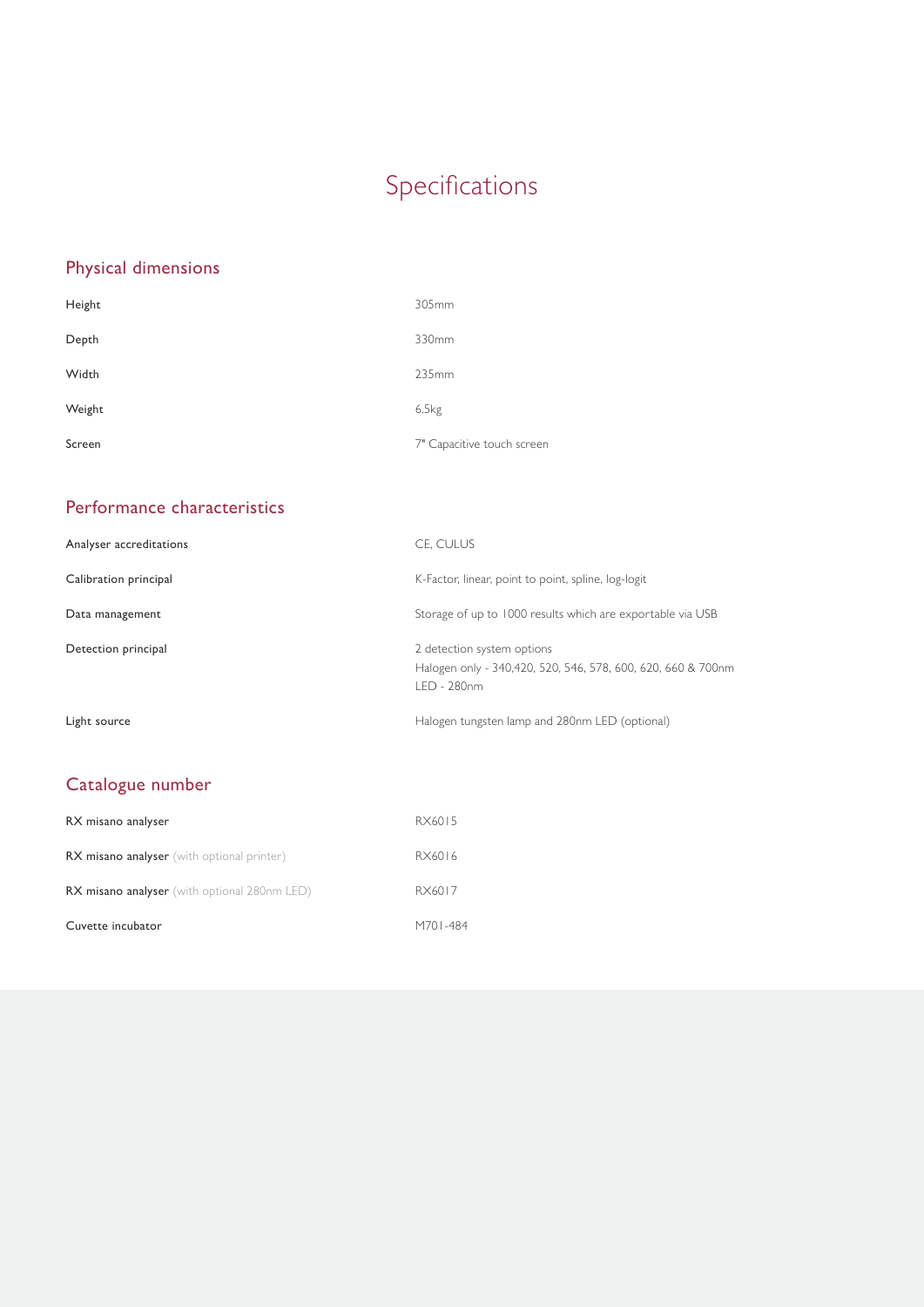# RX misano

A compact wine analyser with intuitive features

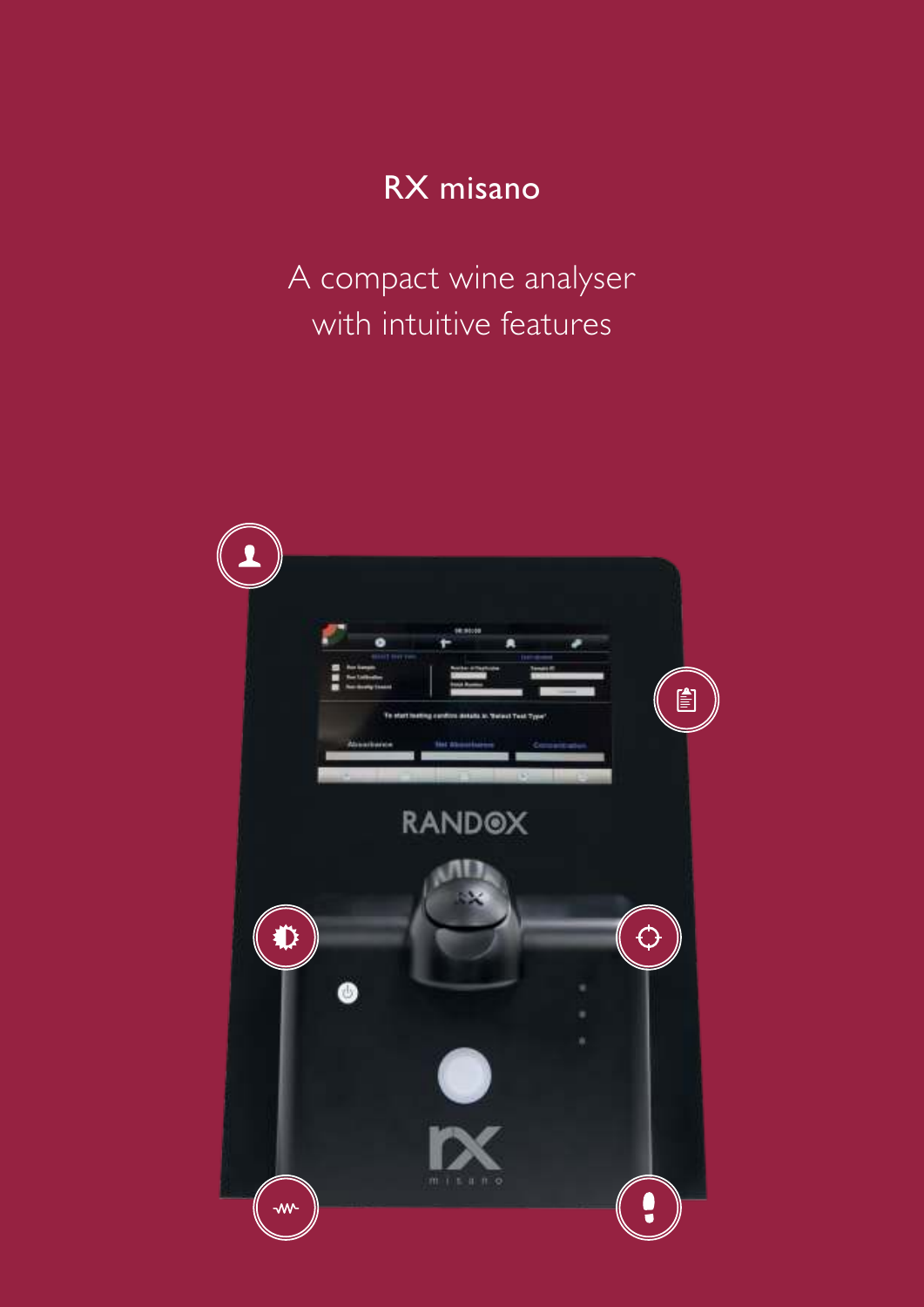### Smart monitoring system

The RX misano automatically checks for air bubbles and clots, as well as monitoring environmental conditions to prevent overheating. The analyser is also highly efficient, powering down when temperatures required for analysis reach their desired levels.

## User friendly

With user friendly features such as a touch screen, favourites menu, on screen prompts and the ability to export data in excel format, the RX misano makes in-house analysis simple and effective.

### Accurate

The RX misano boasts increased accuracy compared to other methods, producing results within +/- 1% of UKAS accredited reference materials.

### 10 wavelengths

The RX misano comes with 2 detection system options; the halogen only option covers 340, 420, 520, 546, 578, 600, 620, 660 and 700nm, with the additional 280nm wavelength available for the analysis of phenols.

## Customisable test menus

As the Randox Food Diagnostics' test menu grows, users can simply upload new parameters to the machine via USB, ensuring they have the most up to date tests available.

## Reduced foot print

The RX misano has a smaller footprint than standard spectrophotometers, making it suitable for laboratories of all sizes.









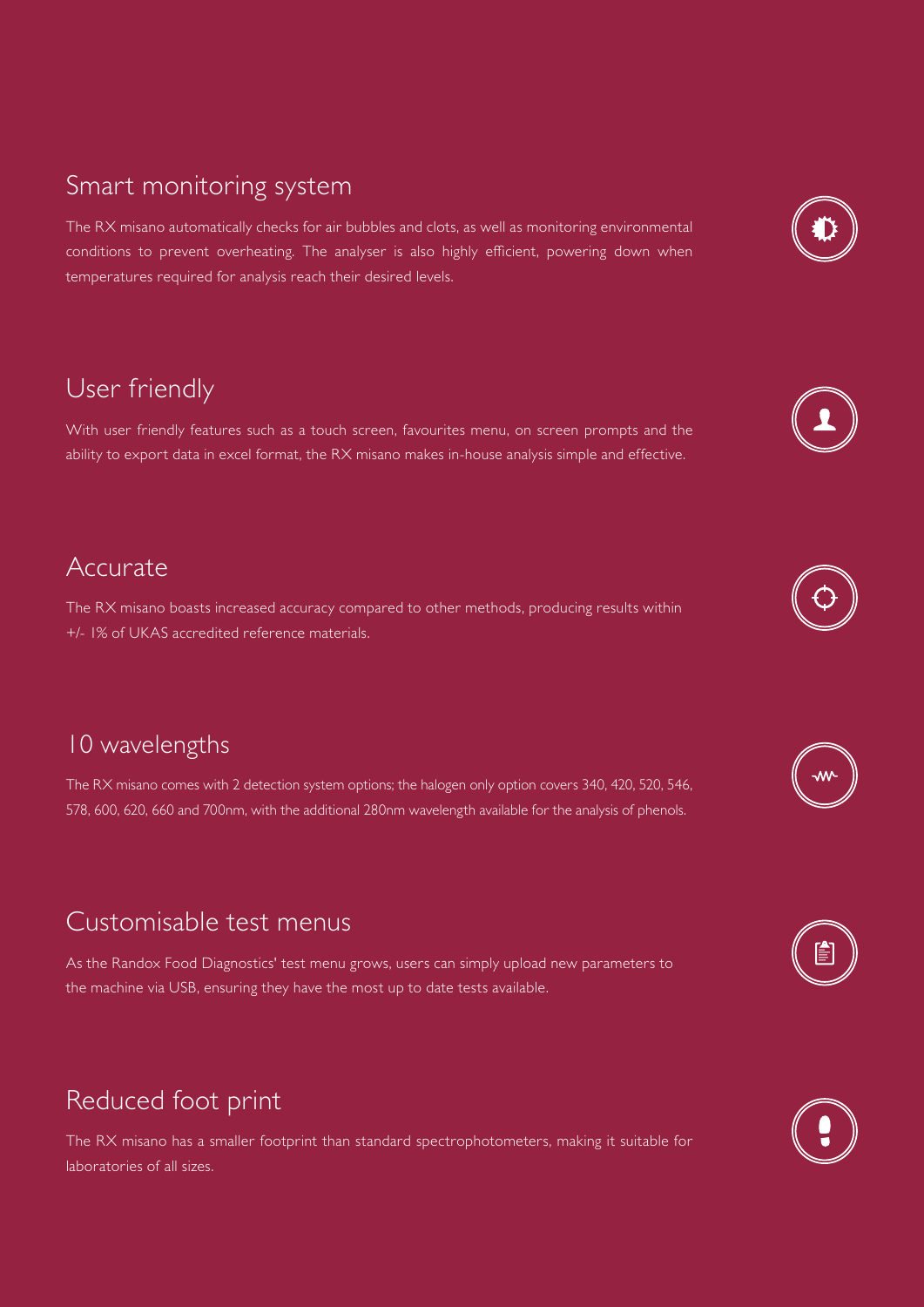### RX monaco

For high throughput wine testing laboratories and wineries, Randox Food Diagnostics offers the RX monaco. An efficient option to upgrade from a semi-automated to a fully automated analyser, the RX monaco is capable of performing 170 tests per hour.

The use of intuitive software ensures easily accessible information and control of operations from the main screen with informative tabs, making this high throughput analyser one of the easiest to use on the market. The RX monaco uses a shared reagent and sample carousel with a total of 66 user defined positions, as well as an on-board refrigeration system. The reagents are cooled between 5ºC – 15ºC, ensuring stability of reagents.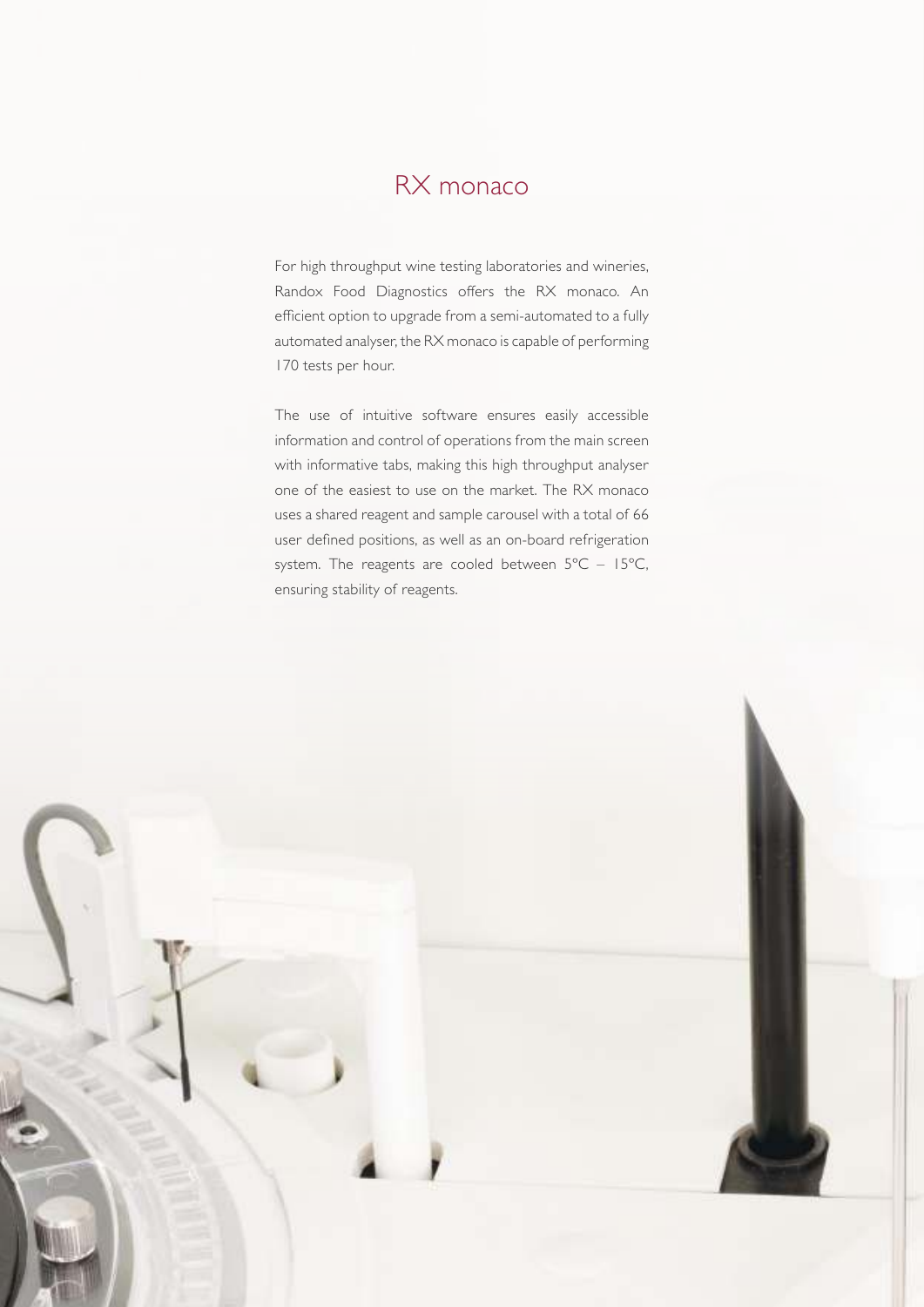# Specifications

### Physical dimensions

| Height | 517 mm |
|--------|--------|
| Depth  | 752 mm |
| Width  | 998 mm |
| Weight | 120 kg |

### Reagent and sample system

| Reagent cooling                   | $5 - 15^{\circ}$ C                                                                                                                                       |
|-----------------------------------|----------------------------------------------------------------------------------------------------------------------------------------------------------|
| Reagent and sample capacity       | Shared reagent and sample carousel with a total of 66 user<br>defined positions                                                                          |
| Reagent and sample identification | Internal barcode scanner and handheld scanner for<br>inner carousel                                                                                      |
| Reagent and sample pipette        | Single reagent and sample pipette with digital liquid level<br>detection and collision detection function, rinsed inside<br>and out (warm water rinsing) |

### Performance characteristics

| Throughput            | 170 wine tests per hour                                                                                           |
|-----------------------|-------------------------------------------------------------------------------------------------------------------|
| <b>Optical source</b> |                                                                                                                   |
| Detection principal   | 12 wavelengths generated via diffraction grating:<br>340, 380, 405, 450, 480, 505, 546, 570, 600, 660, 700, 800nm |
| Catalogue number      |                                                                                                                   |
| RX monaco analyser    | <b>RX5000</b>                                                                                                     |
| RX monaco with stand  | RX5001                                                                                                            |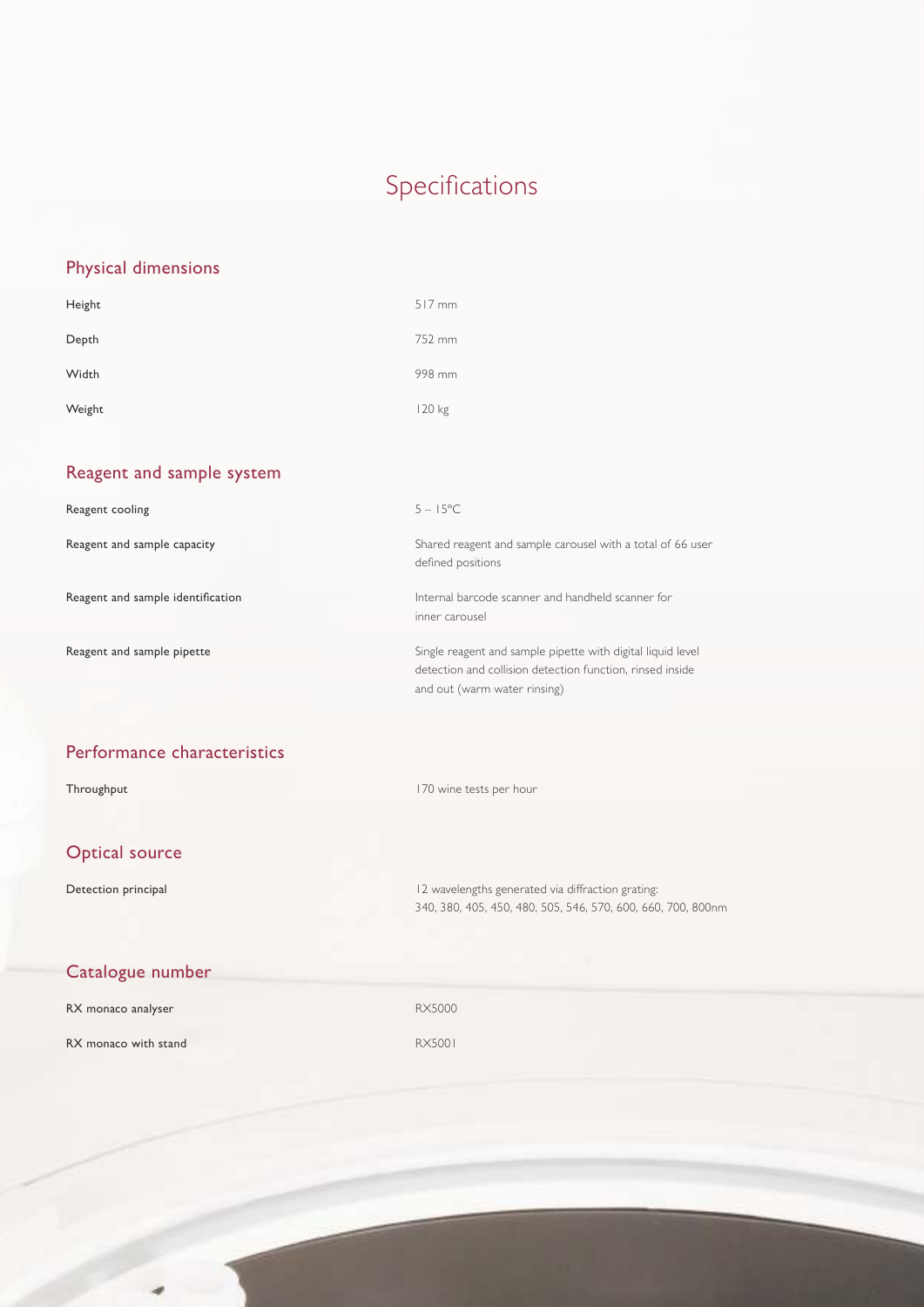# RX monaco

The ideal solution for high throughput testing

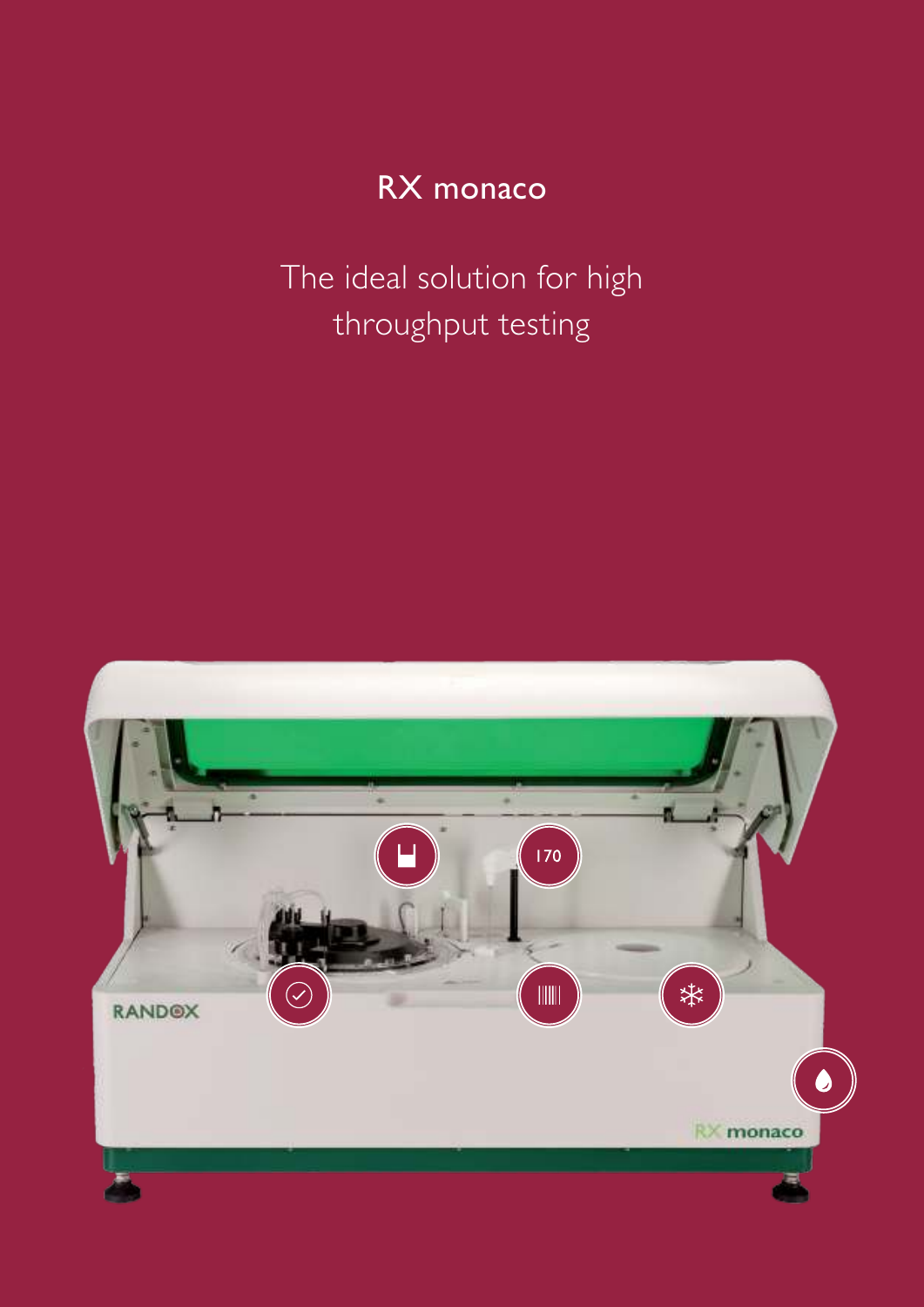## 170 tests per hour

Running at its optimal configuration, the RX monaco is capable of performing 170 tests per hour, providing increased efficiency by delivering more tests per minute.

### Integrated barcode readers

The RX monaco has integrated barcode readers for reagent and sample identification, ensuring samples and reagents are mixed accurately.

### On-board reagent refrigeration

With an on-board fitted refrigeration system, the RX monaco keeps reagents cooled between 5ºC and 15ºC.

### Reusable cuvettes

The RX monaco has capacity for 120 cuvettes which are automatically washed on-board in a 12 step cleaning programme, minimising the risk of cross contamination.

### Low minimum reaction volume

With a low minimum reaction volume of 150μl, the RX monaco uses less reagents than comparable methods, helping to improve efficiency by reducing wastage.

## Cuvette check function

The cuvette checking function ensures the machine will only use clean reaction vessels, this function removes the potential for contaminated samples.













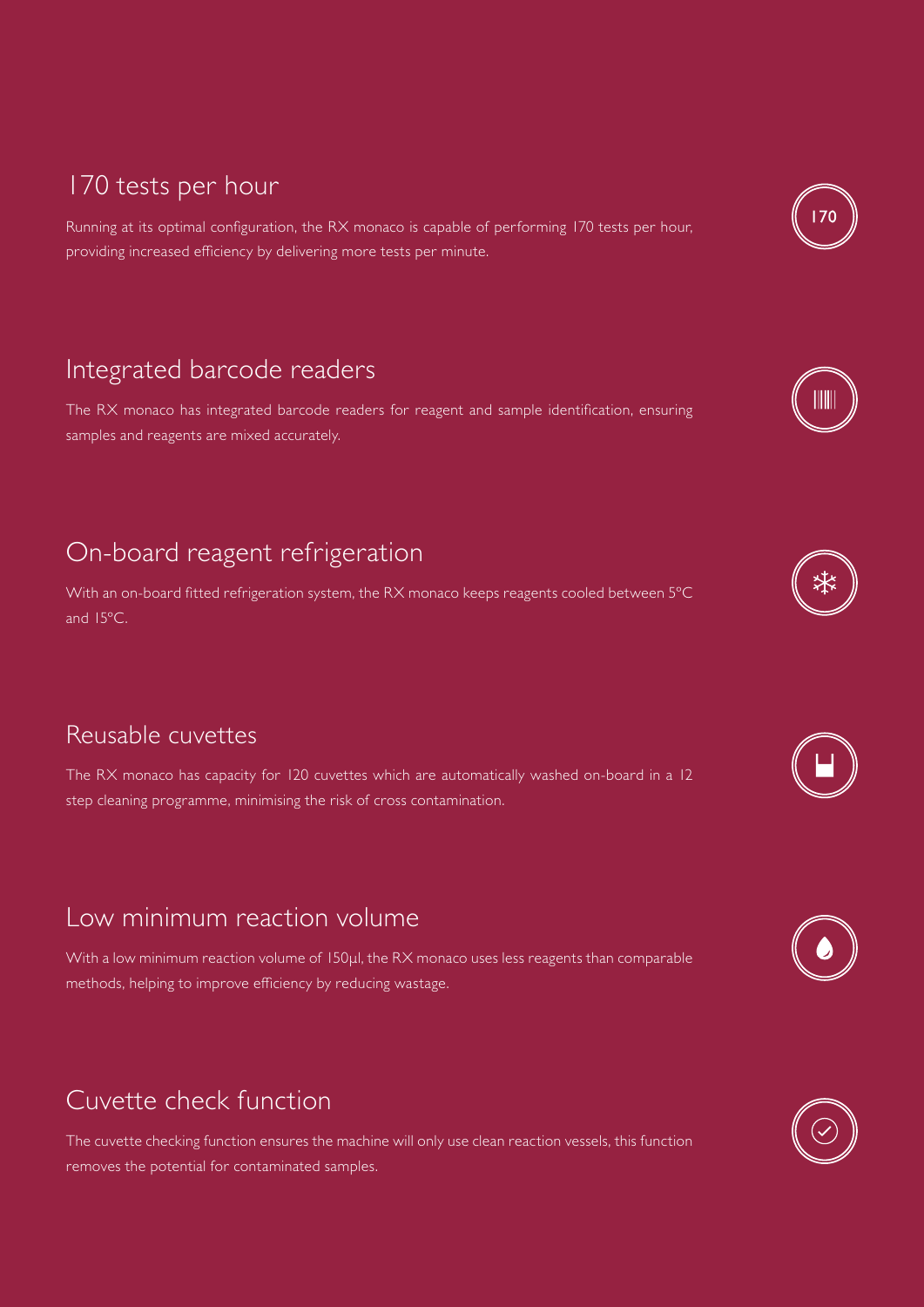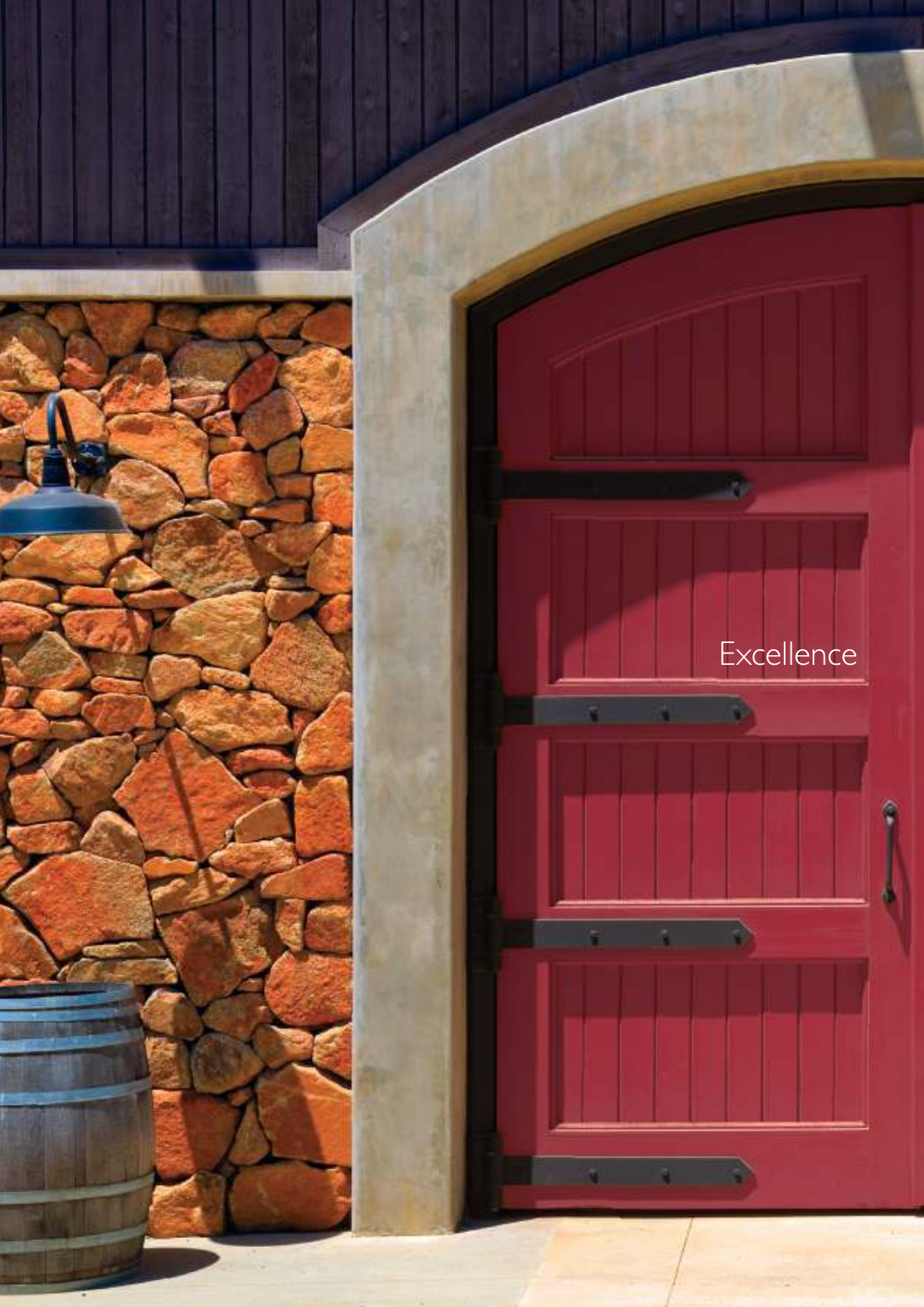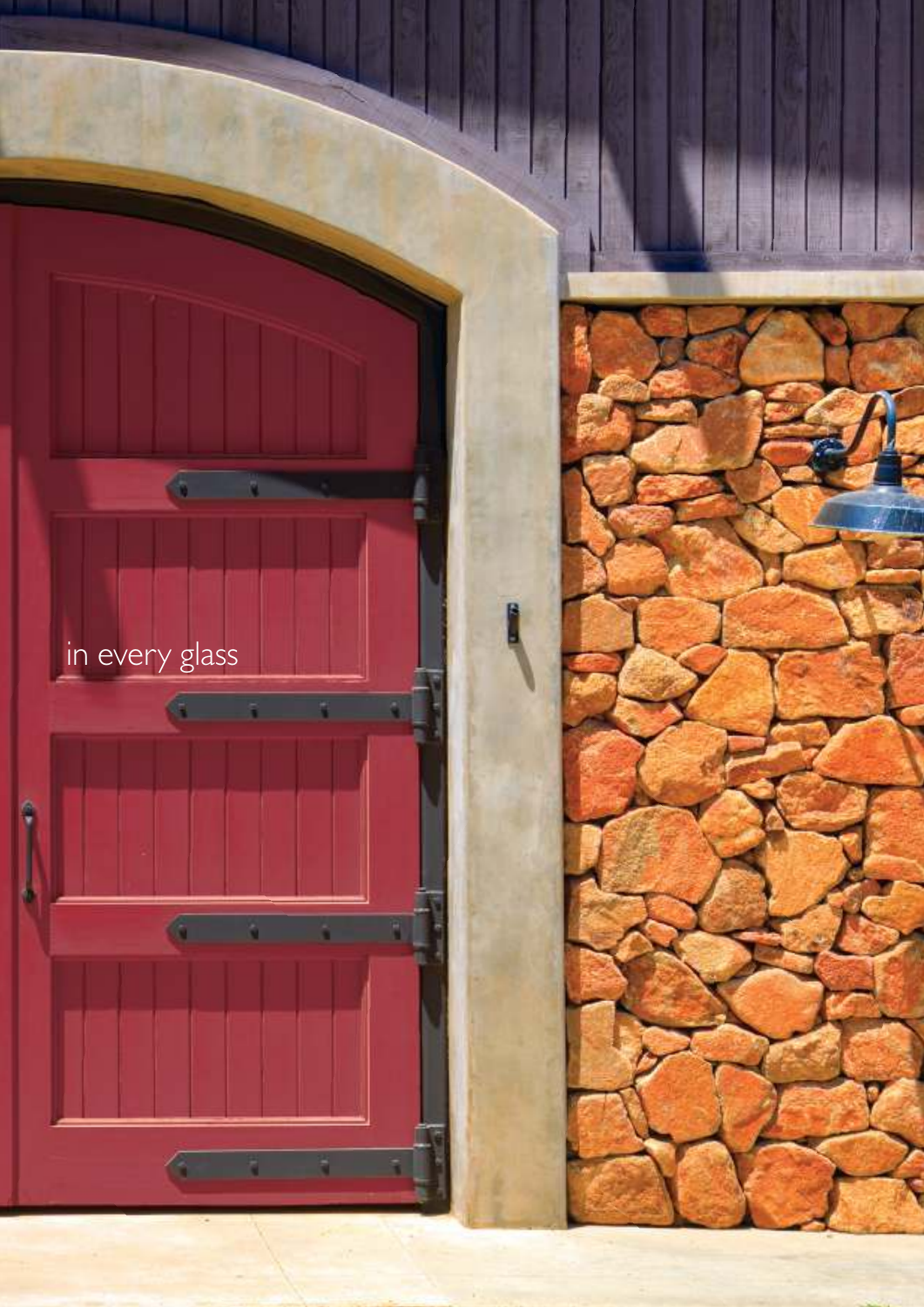### Wine Kits

### L-Malic Acid

Malic acid testing allows the malolactic fermentation process to be monitored to check levels of malic are steadily decreasing.

| Manual: 40 tests            | <b>Shelf Life: 2 years</b> |  |
|-----------------------------|----------------------------|--|
| <b>RX misano: 80 tests</b>  | RI Stability : 4 days      |  |
| <b>RX</b> monaco: 222 tests | R2 Stability : To expiry   |  |
| Method : $\cup\vee$         |                            |  |

| Method    | Catalogue No. | Sensitivity | Linearity  |
|-----------|---------------|-------------|------------|
| Manual    | MI 2634       | $0.136$ g/l | $1.43$ g/l |
| RX misano | MI 2634       | $0.053$ g/l | $1.44$ g/l |
| RX monaco | MI 8343       | $0.053$ g/l | 1.0 g/l    |

#### Acetic Acid

In early fermentation, monitoring of acetic acid levels is very important with high levels indicative of spoilage bacteria.

| Manual: 40 tests             | <b>Shelf Life: 2 years</b> |
|------------------------------|----------------------------|
| <b>RX misano</b> : 166 tests | RI Stability :   day       |
| <b>RX</b> monaco: 444 tests  | R2 Stability : 5 days      |
| Method: $UV$                 |                            |

| Method    | Catalogue No.      | Sensitivity | Linearity       |
|-----------|--------------------|-------------|-----------------|
| Manual    | AT <sub>2654</sub> | N/A         | $0.3$ g/l       |
| RX misano | AT7304             | $0.117$ g/l | Conc. of Stand. |
| RX monaco | AT8362             | 0.03g/l     | Conc. of Stand. |

#### Glucose/Fructose

Sugars analysis allows alcohol fermentation to be monitored. This kit is a stable liquid reagent until the expiration date.

| <b>Manual:</b> 50 tests     | <b>Shelf Life:</b> 15 months  |
|-----------------------------|-------------------------------|
| <b>RX misano: 157 tests</b> | <b>RI Stability: 3 months</b> |

RX monaco : 333 tests

 $Method: \cup \vee$ 

| Method    | Catalogue No. | Sensitivity | Linearity                       |
|-----------|---------------|-------------|---------------------------------|
| Manual    | GF2635        | $0.3$ g/l   | $7.5$ g/l                       |
| RX misano | GF2635        | $0.3$ g/l   | $7.5$ g/l                       |
| RX monaco | GF8363        | $0.09$ g/l  | 7 g/l (glu)<br>7 g/l (Tot. Sug) |

#### L-Lactic Acid

L-lactic is the product of the metabolism of malic acid during malolactic fermentation. It is responsible for reducing acidity in wine.

| Manual: 40 tests            | <b>Shelf Life: 2 years</b>   |
|-----------------------------|------------------------------|
| <b>RX misano</b> : 80 tests | <b>RI Stability: 8 hours</b> |
| RX monaco: 146 tests        | R2 Stability : To expiry     |
| Method : $\cup\vee$         |                              |

| Method    | Catalogue No.       | Sensitivity | Linearity   |
|-----------|---------------------|-------------|-------------|
| Manual    | I C <sub>2653</sub> | $0.056$ g/l | $0.469$ g/l |
| RX misano | I C <sub>2653</sub> | $0.045$ g/l | $0.47$ g/l  |
| RX monaco | LC8344              | $0.06$ g/l  | $0.4$ g/l   |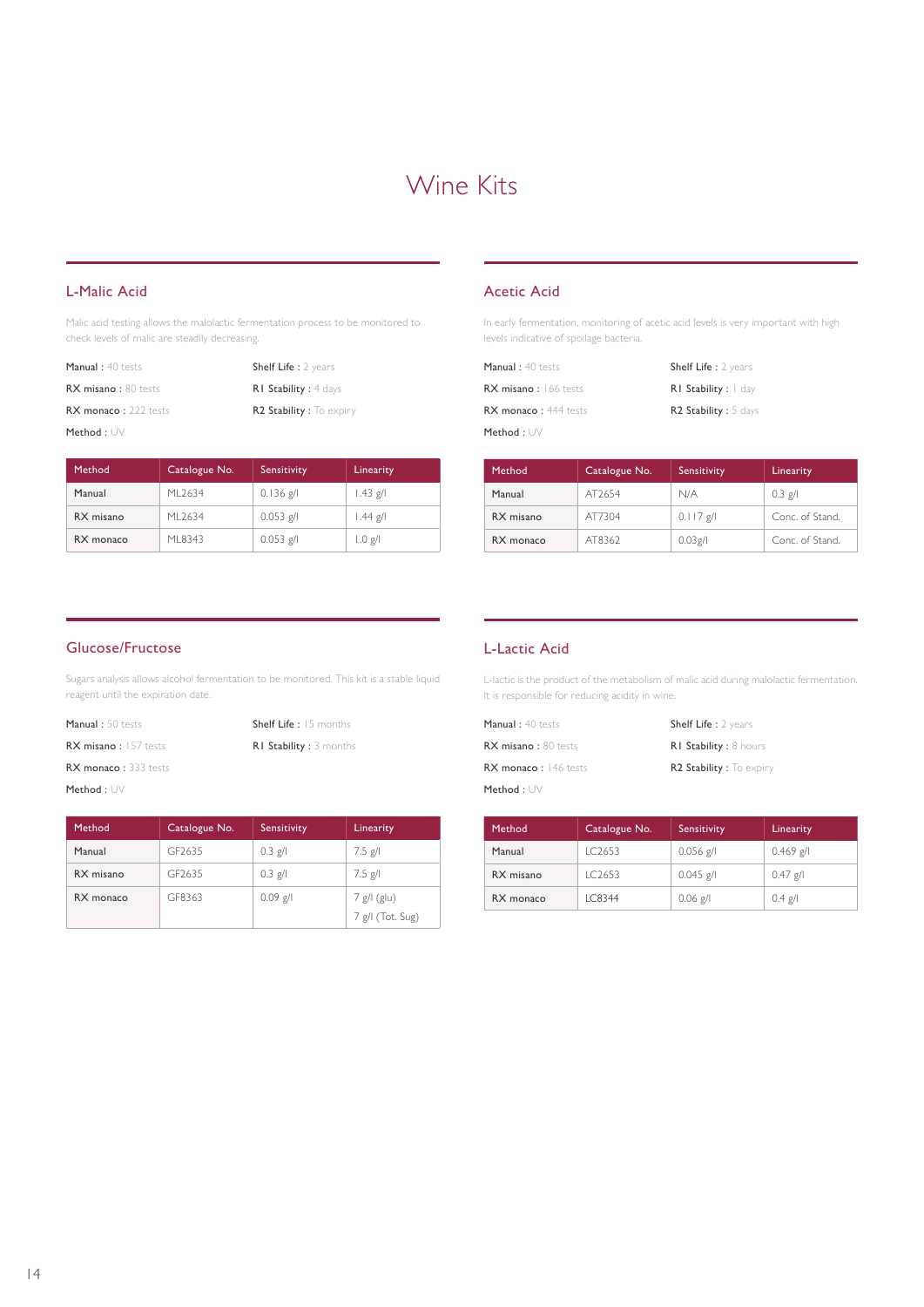#### Ammonia

Ammonia determination is one important component in the calculation of YAN. Low nitrogen levels have been related to slow fermentation.

| Manual: 50 tests            | <b>Shelf Life: 2 years</b>                 |
|-----------------------------|--------------------------------------------|
| <b>RX misano</b> : 71 tests | <b>RI Stability: 3 weeks</b>               |
| <b>RX monaco: 444 tests</b> | <b>R2 Stability</b> : 3 months (RX monaco) |
| Method: $UV$                | To expiry (Manual, RX misano)              |

| Method    | Catalogue No. | Sensitivity      | Linearity         |
|-----------|---------------|------------------|-------------------|
| Manual    | AM1015        | l mg/l           | $20$ mg/          |
| RX misano | AM1015        | $1 \text{ mg}/1$ | $24$ mg/          |
| RX monaco | AM8366        | $0.4$ mg/l       | $15 \text{ mg/l}$ |

#### Primary Amino Nitrogen

Primary Amino Nitrogen (NOPA) is one of two main sources of nitrogen in yeast, when combined with ammonia it determines YAN content.

| Manual: 100 tests           | <b>Shelf Life: 2 years</b>                        |
|-----------------------------|---------------------------------------------------|
| $RX$ misano: 125 tests      | <b>RI Stability</b> : 3 weeks (Manual, RX misano) |
| <b>RX</b> monaco: 333 tests | 28 days (RX monaco)                               |
| Method: $UV$                | R2 Stability : To expiry                          |

| Method    | Catalogue No. | Sensitivity          | Linearity  |
|-----------|---------------|----------------------|------------|
| Manual    | NO3495        | 5.1 mg N/I           | 500 mg N/I |
| RX misano | NO3495        | 4.6 mg N/I           | 500 mg N/I |
| RX monaco | NO8365        | $10 \text{ mg } N/I$ | 500 mg N/I |

#### Total Sulphites  $(TSO_2)$

Sulphur dioxide content in wine is regulated as it is considered to be a toxic substance. The sulphur level will affect the labelling of a bottle of wine.

| Manual: 100 tests           | <b>Shelf Life: 2 years</b>     |
|-----------------------------|--------------------------------|
| <b>RX misano: 125 tests</b> | <b>RI Stability:</b> To expiry |
| <b>RX monaco:</b> 500 tests | R2 Stability : To expiry       |

Method : Colorimetric

| Method    | Catalogue No. | Sensitivity      | Linearity |
|-----------|---------------|------------------|-----------|
| Manual    | TS4051        | $5$ mg/l         | 500 mg/l  |
| RX misano | TS4051        | $5.2$ mg/l       | 500 mg/l  |
| RX monaco | TS8364        | $5 \text{ mg/l}$ | 500 mg/l  |

#### **Free Sulphites** (FSO<sub>2</sub>)

Sulphites can aggravate intolerances, therefore accurate monitoring is essential for labelling requirements, as well as variations in national regulatory thresholds.

| Manual: 120 tests           | <b>Shelf Life: 2 years</b>          |
|-----------------------------|-------------------------------------|
| <b>RX misano: 150 tests</b> | SB Stability : 15 days              |
| RX monaco: On request       | <b>Chromogen Stability:</b> 15 days |
| Method: Colorimetric        |                                     |

| Method    | Catalogue No. | Sensitivity | Linearity  |
|-----------|---------------|-------------|------------|
| Manual    | FH10040       | $3.1$ mg/l  | 81.32 mg/l |
| RX misano | On request    | $3.1$ mg/l  | 81.32 mg/l |
| RX monaco | On request    | On request  | On request |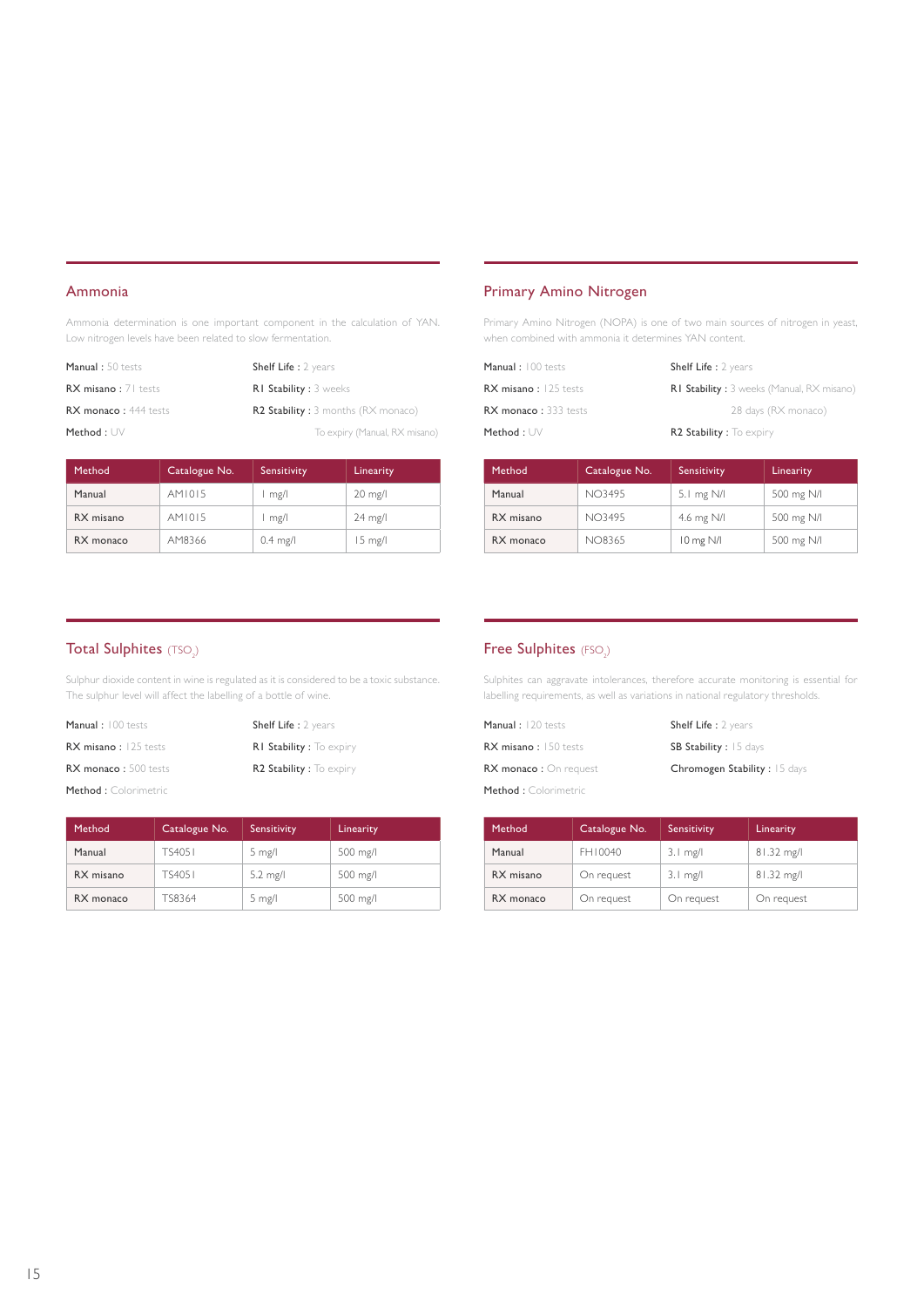#### Glycerol

Glycerol is formed as a by-product of fermentation and has an impact on wine quality, fullness and sweetness.

Manual: 90 tests

Shelf Life : 2 years

RX misano : 180 tests

R1 Stability : 14 days

RX monaco : On request

Method : Colorimetric

| Method    | Catalogue No. | Sensitivity | Linearity  |
|-----------|---------------|-------------|------------|
| Manual    | GY105         | $5$ mg/l    | 400 mg/l   |
| RX misano | GY105         | 7.2 mg/l    | 300 mg/l   |
| RX monaco | On request    | On request  | On request |

#### Potassium

Excessive potassium levels contribute to higher pH measurements in wine and potentially tartrate instability problems.

| Manual: 60 tests            | <b>Shelf Life:</b> 2 years   |
|-----------------------------|------------------------------|
| $RX$ misano: $120$ tests    | RI Stability : 7 days        |
| <b>RX</b> monaco: 370 tests | <b>R2 Stability: 2 weeks</b> |
| Method: $\cup\vee$          |                              |

| Method    | Catalogue No. | Sensitivity | Linearity  |
|-----------|---------------|-------------|------------|
| Manual    | PT3852        | $0.04$ g/l  | $0.4$ g/l  |
| RX misano | PT3852        | $0.08$ g/l  | $0.45$ g/l |
| RX monaco | PT8329        | $0.06$ g/l  | $0.4$ g/l  |

#### Ethanol

Naturally abundant, quantitative determination of ethanol is important in the production of intoxicating wines, beers and spirits.

| <b>Manual: 32 tests</b>    | Shelf Life: I year             |
|----------------------------|--------------------------------|
| <b>RX misano:</b> 42 tests | <b>RI Stability:</b> To expiry |
| RX monaco : On request     | R2 Stability : To expiry       |

Method : UV

| Method    | Catalogue No. | Sensitivity                 | Linearity                    |
|-----------|---------------|-----------------------------|------------------------------|
| Manual    | DA4015        | 1320 mg/dl<br>$1.67%$ v/v   | 25750 mg/dl<br>$32.6\%$ v/v  |
| RX misano | DA4015        | 529 mg/dl<br>$0.67$ % $v/v$ | 25005 mg/dl<br>$31.68\%$ v/v |
| RX monaco | DA4015        | On request                  | On request                   |

#### Copper\*

As well as being undesirable due to its toxicity, high levels of copper are also unwanted due to its propensity to cause copper casse in white wines.

| Manual: 100 tests           | <b>Shelf Life: 2 years</b> |
|-----------------------------|----------------------------|
| RX misano: 200 tests        | RI Stability : 2 weeks     |
| RX monaco: On request       | R2 Stability : To expiry   |
| <b>Method:</b> Colorimetric |                            |

| Method    | Catalogue No. | Sensitivity | Linearity  |
|-----------|---------------|-------------|------------|
| Manual    | CU2340        | $0.28$ mg/l | 7.25 mg/l  |
| RX misano | CU2340        | $0.27$ mg/l | 7.25 mg/l  |
| RX monaco | CU 2340       | On request  | On request |

\*Only suitable for white wine analysis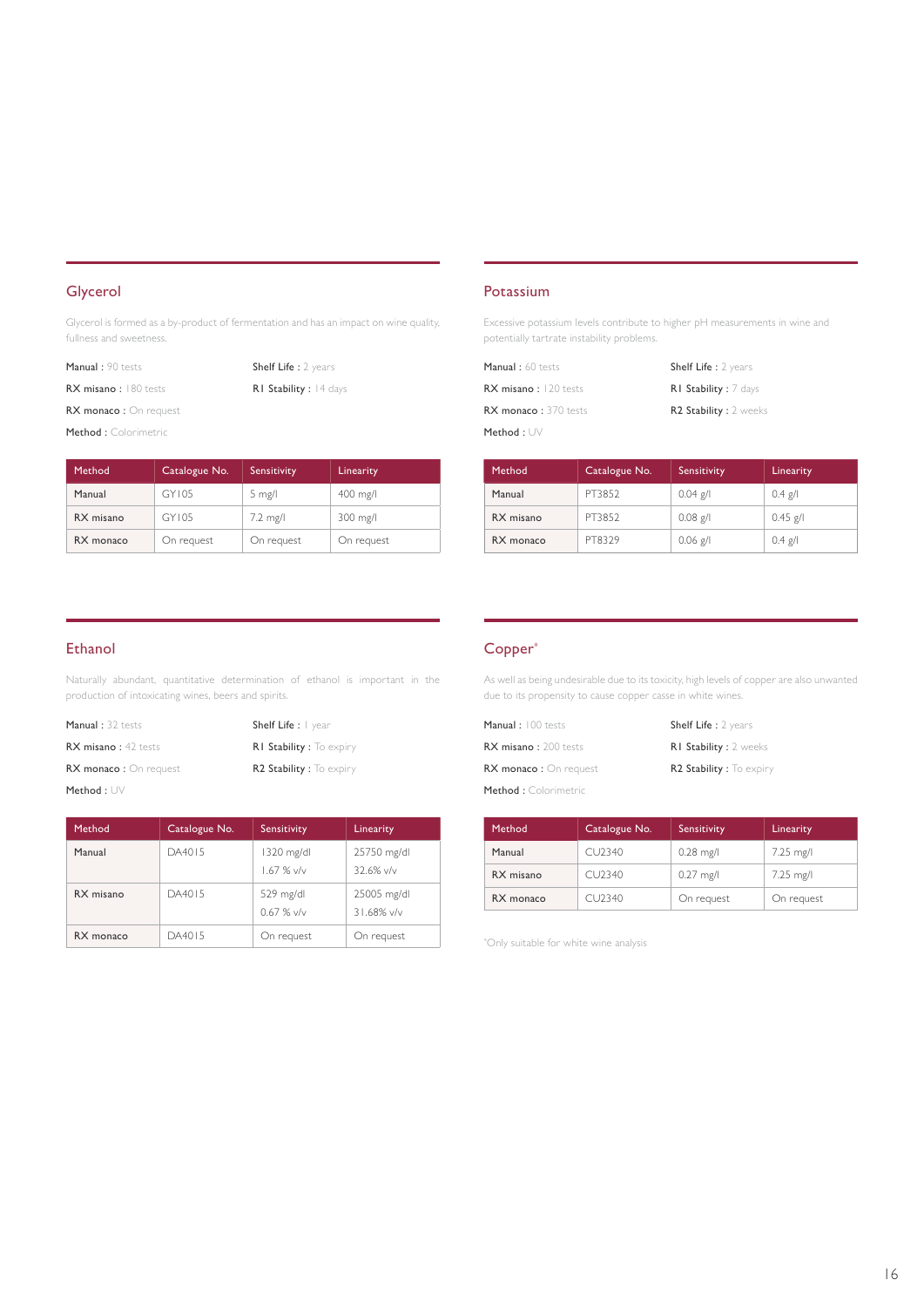#### Iron

Iron favours oxidation, alters the sensory characteristics of wine and can cause casse. It is considered dangerous at high levels.

| Manual: 200 tests        | <b>Shelf Life: 2 years</b>     |
|--------------------------|--------------------------------|
| $RX$ misano: $400$ tests | <b>RI Stability:</b> To expiry |
| RX monaco: 1000 tests    | <b>R2 Stability: 4 weeks</b>   |
| Method: Colorimetric     | R3 Stability : To expiry       |

| Method    | Catalogue No. | Sensitivity | Linearity         |
|-----------|---------------|-------------|-------------------|
| Manual    | S1257         | $0.21$ mg/l | 14 mg/l           |
| RX misano | S1257         | $0.20$ mg/l | $14 \text{ mg}/I$ |
| RX monaco | S1257         | $0.25$ mg/l | $15 \text{ mg/l}$ |

#### Total Antioxidant Status

The Total Antioxidant Status kit offers a quantifiable assessment of a beverage's phenolic content, by way of antioxidant activity.

| Manual: 50 tests         | Shelf Life: I year    |
|--------------------------|-----------------------|
| $RX$ misano: $100$ tests | R2 Stability : 2 days |
| RX monaco: On request    | R3 Stability :   day  |
| Method: Colorimetric     |                       |

| Method    | Catalogue No. | Sensitivity  | Linearity     |
|-----------|---------------|--------------|---------------|
| Manual    | NX2332        | $0.2$ mmol/l | $2.58$ mmol/l |
| RX misano | NX2332        | $0.2$ mmol/l | $2.58$ mmol/l |
| RX monaco | NX2332        | On request   | On request    |

#### Tartaric Acid

Tartaric acid plays a key role in the stability of wines and influences the taste, colour and odour of the final product.

| <b>Manual:</b> 50 tests     | <b>Shelf Life: 2 years</b>     |
|-----------------------------|--------------------------------|
| <b>RX misano: 100 tests</b> | <b>RI Stability:</b> To expiry |
| RX monaco : On request      | R2 Stability : To expiry       |

Method : Colorimetric

| Method    | Catalogue No. | Sensitivity | Linearity  |
|-----------|---------------|-------------|------------|
| Manual    | TK4060        | $0.5$ g/l   | 10g/       |
| RX misano | TK4060        | $0.5$ g/l   | 10g/       |
| RX monaco | TK4060        | On request  | On request |

#### Citric Acid

Citric acid can be added during the wine making process to boost wine acidity or act as a stabilising agent to help prevent ferric hazes.

| <b>Manual: 40 tests</b>    | Shelf Life: I year                                           |
|----------------------------|--------------------------------------------------------------|
| <b>RX misano: 80 tests</b> | <b>RI Stability</b> : $5$ days (12 weeks at $-20^{\circ}$ C) |
| RX monaco: On request      | <b>R2 Stability</b> : $3$ days (12 weeks at $-20^{\circ}$ C) |
| Method:UV                  |                                                              |

| Method    | Catalogue No. | Sensitivity       | Linearity  |
|-----------|---------------|-------------------|------------|
| Manual    | CTR4065       | $15 \text{ mg/l}$ | 400 mg/l   |
| RX misano | CTR4065       | 9.56 mg/l         | 400 mg/l   |
| RX monaco | CTR4065       | On request        | On request |

#### Individual Enzymes

| Enzyme      | Catalogue No.  | <b>Size</b>    |
|-------------|----------------|----------------|
| <b>MDH</b>  | MD1002         | 5 <sub>m</sub> |
| Hexokinase  | <b>HK1000</b>  | 5 <sub>m</sub> |
| PGI         | <b>PGI1001</b> | $\mathsf{m}$   |
| <b>GOT</b>  | GOT1003        | m              |
| <b>NAD</b>  | <b>ND626</b>   | 5g             |
| <b>NADP</b> | <b>DP820</b>   | l g            |
| <b>ATP</b>  | AT611          | 10g            |

#### Yeast Assimilable Nitrogen (YAN)

As nitrogen is the limiting element in the growth of yeast cells, it is important to measure the concentration of Yeast Assimilable Nitrogen (YAN). This has been identified as the main cause of 'stuck' fermentation. The addition of nutrient supplements to grape juice prior to / during fermentation can now be quantified accurately by combining both Primary Amino Nitrogen (NOPA) and Ammonia kits from Randox Food Diagnostics.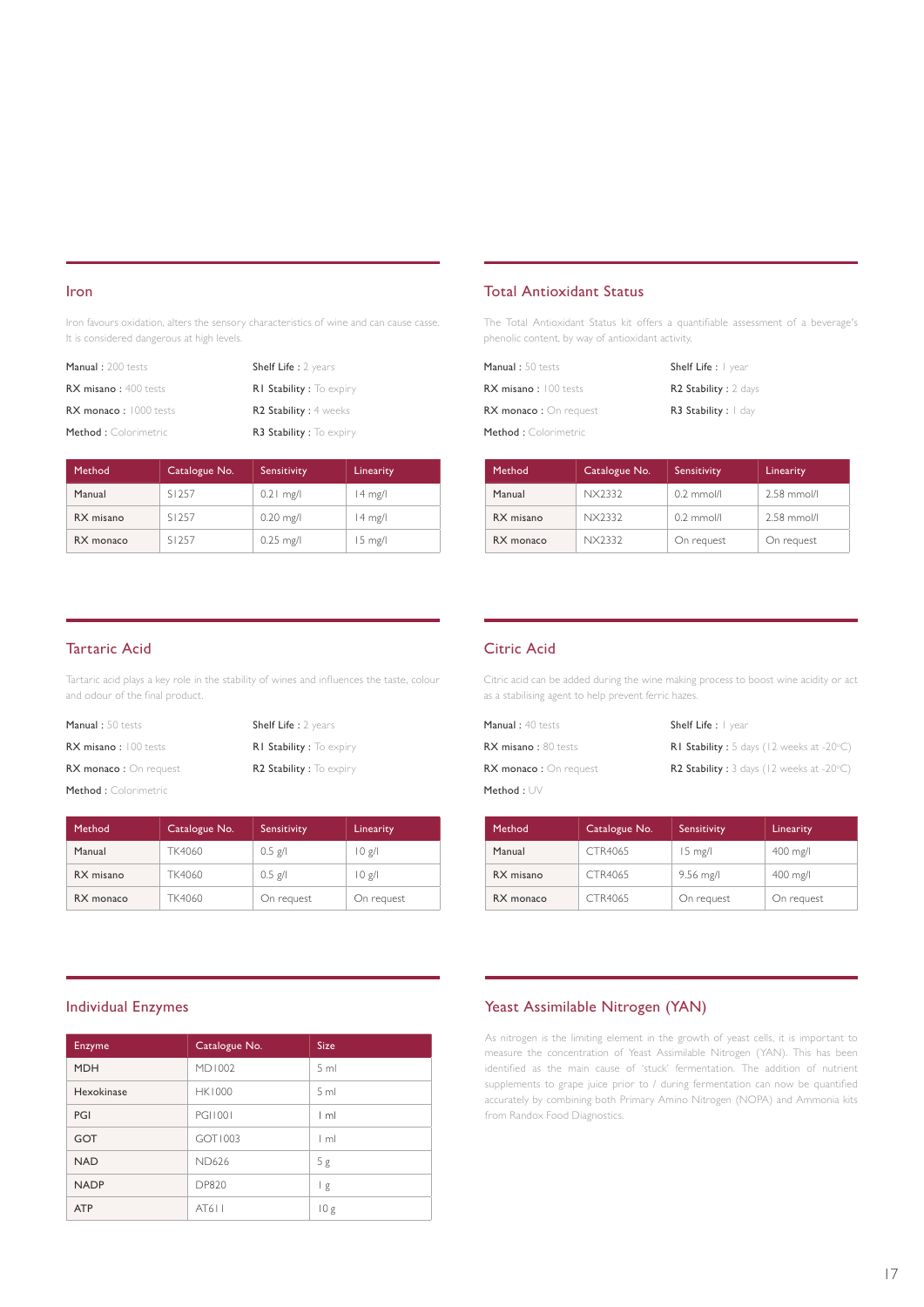### Customer support

In every laboratory time is valuable; therefore dedicated specialists will answer all of your queries in a quick and thorough manner. With field engineers on hand at any time, you can be confident of a fast response anywhere in the world, ensuring your laboratory is operational at all times.

Randox Food Diagnostics is committed to helping your analysis run smoothly, from provision of quality products to unrivalled customer support.

For all support queries contact: winesupport@randoxfood.com

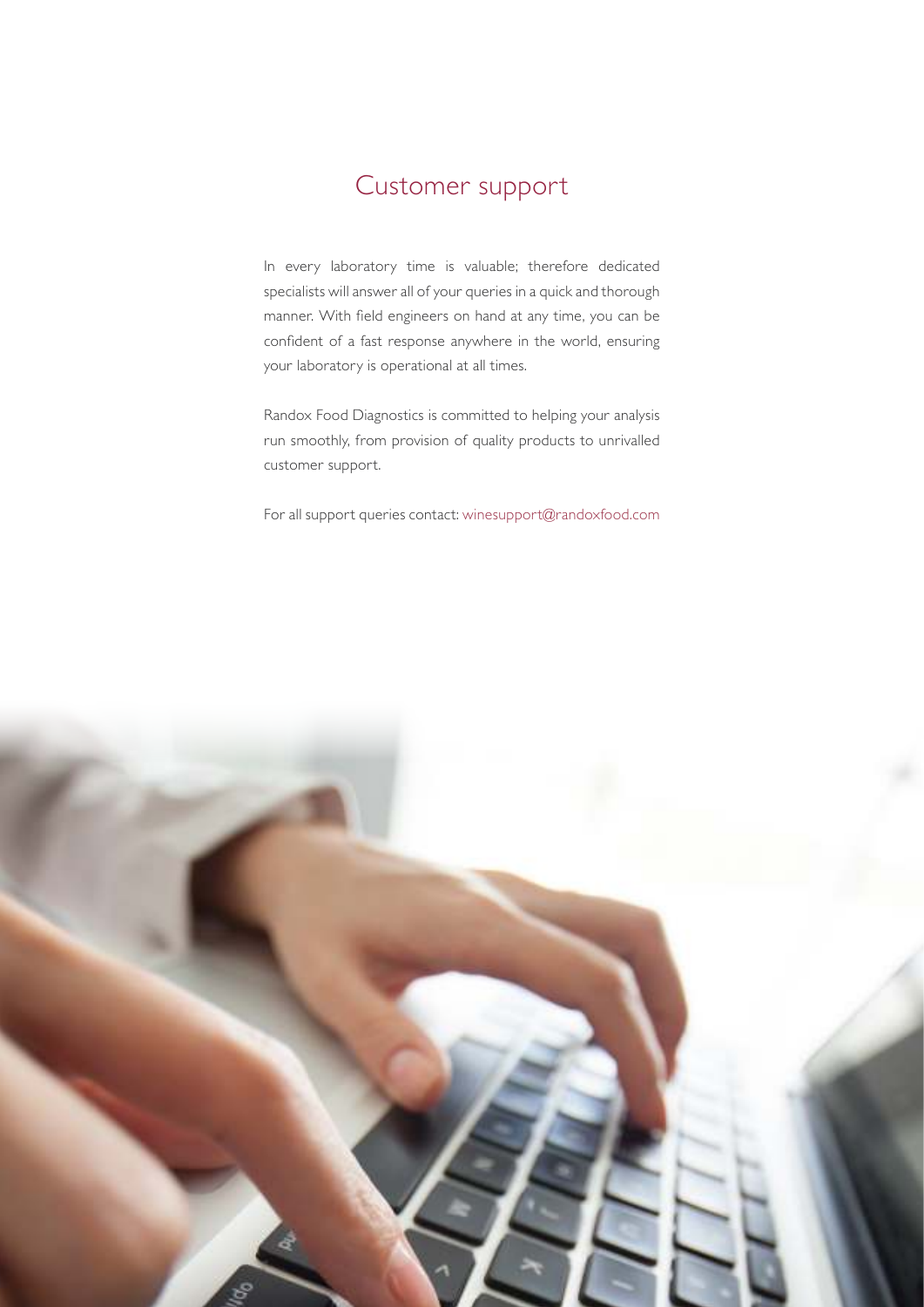## Versatile Reagents

Randox Food Diagnostics offer a wide range of versatile wine reagents that are available for use on multiple analysers, such as Chemwell, Hitachi, Konelab, Advia and Cobas Mira.

Randox Food Diagnostics also offer customisable kits for high throughput analysis of L-Malic Acid, L-Lactic Acid, Acetic Acid and Glucose/Fructose analysis. Product details are available on request.